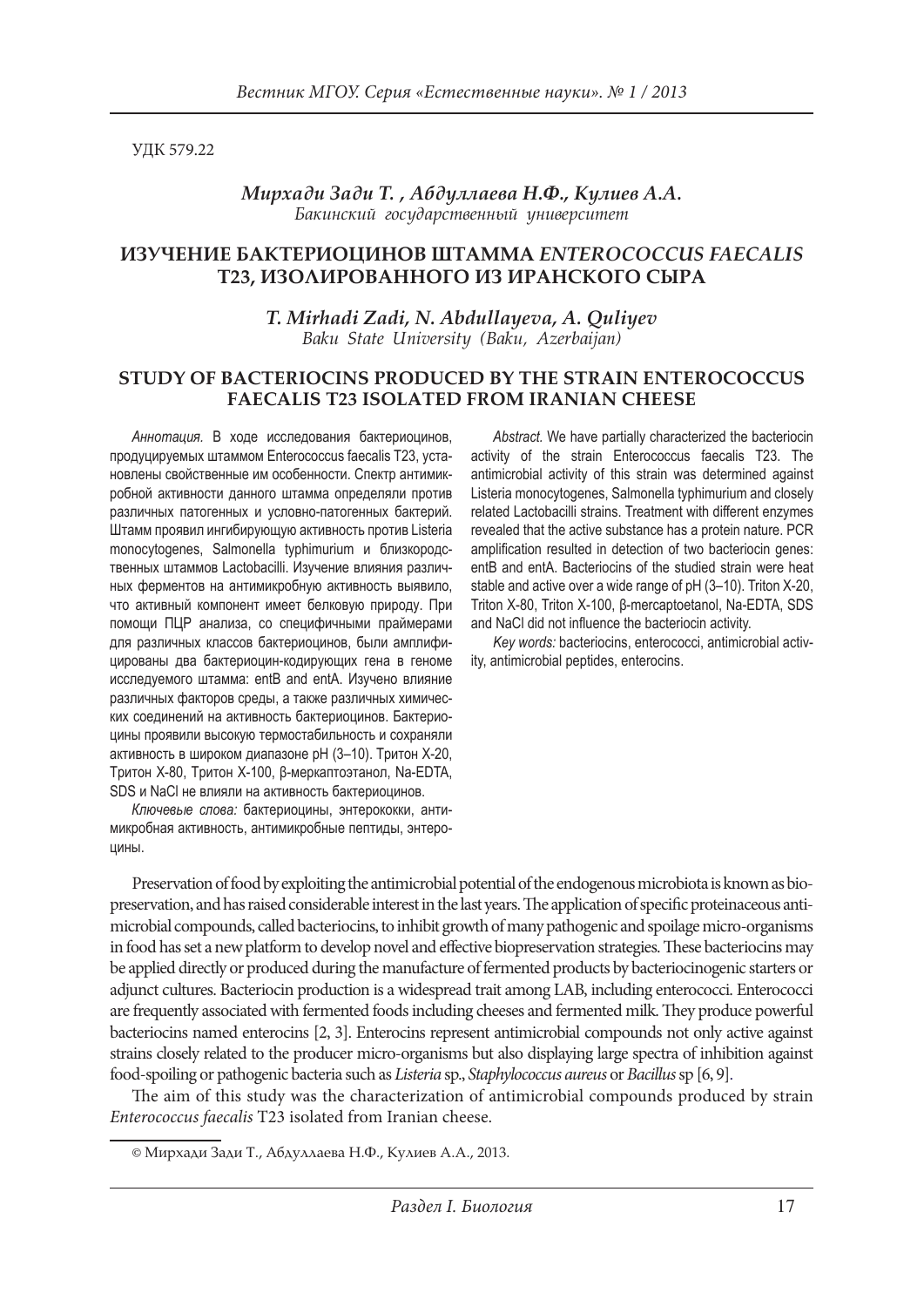# **Materials and methods**

Isolation and identification of bacteriocin*producer strain*. The strain investigated in this study was isolated from white Iranian cheese manufactured from cow's milk. The preliminary determination of antimicrobial activity was performed by modified deferred antagonism test [11]. Phenotypic identification was performed by microscopic examination of cell morphology, Gram staining and catalase production. Genotypic identification was performed by 16S rDNA fragment sequencing. Genomic DNA purified with DNeasy purification kit (Qiagen, Hilden, Germany) was used as a template for PCR amplification of 16S rDNA fragment with universal primers fD1 (5'- AGA GTT TGA TCC TGG CTC AG-3') and rD1 (5' TAA GGA GGT GAT CCA GGC-3') according to Weisburg et al. [12]. Nucleotide sequencing was analysed and the blast algorithm (http://blast. ncbi. nlm.nih.gov/Blast) was used to determine the most related sequence relatives in the NCBI nucleotide sequence database.

*Antimicrobial activity.* Antimicrobial activity in AU/ml was calculated according to spoton-lawn method [13]. Cell-free supernatants of overnight (16-18h) cultures were obtained by centrifugation at 10000 x g for 15 min at 4°C and adjusted to ph 6.5 with 1N NaOH. The resulting sample was serially diluted twofold with 100 mM Na-phosphate buffer (pH 6.6). Soft nutrient agar was solidified in a sterile Petri dish after addition of 100 μl of an overnight culture of indicator strain. After 30 min of drying, 10 μl of each diluted sample was spotted onto the plate. The plates were incubated at 37°C overnight, and the titer was defined as the reciprocal of the highest dilution  $(2^n)$  that resulted in inhibition of the indicator lawn. Thus, the AU of antimicrobial activity per milliliter was defined as 2<sup>n</sup> Ч 1000 μl 10 μl<sup>-1</sup>.

Effect of pH, temperature, enzymes and differ*ent chemicals on antimicrobial activity.* To evaluate the heat stability of the active substances, neutralized CFS had been incubated at 60 and 80 °C 30 min, in boiling water at 100°C for 5, 15 and 30 min. The residual activity was then tested as described above. Untreated supernatants were used as control.

The pH sensitivity of the active substances

was estimated by adjusting the pH of supernatants between 3 and 10 by using 1 N NaOH and 1 N HCl. After 2 h of incubation at 37°C, the pH was adjusted to 6.5 and the residual activity was tested as described earlier. Nutrient media (MRS) adjusted to pH between 3 and 10, and untreated supernatants were used as controls.

In order to determine the biochemical nature of the active substance, the CFS of the strain was treated separately with proteolytic, amylolytic and lipolytic enzymes at a final concentration of enzyme of 1 mg/mL. After incubation of CFS with enzymes at 37 °C for 2 h the enzymatic activity was stopped by heating at 80 °C for 10 min and the remaining activity was tested as described earlier. Untreated CFS and reaction mixtures, where supernatant was replaced by MRS media, were used as controls.

The effect of different chemicals on antimicrobial activity was tested by treating CFS with SDS (sodium dodecyl sulfate) at a final concentration of 1% (w/v), Triton X-20, Triton X-80, Triton X-100,  $β$ -mercaptoethanol at a final concentration of 1% (v/v), Na-EDTA (ethylene diamine tetra acetic acid) at a final concentration of 1 mM and NaCl at a final concentration of 6.5% (w/v). Reaction mixtures were incubated for 2 h at 37 °C and the residual activity of treated CFS was tested as described before. Untreated CFS and the same chemicals re-suspended in MRS media were used as controls. All described experiments were performed in duplicate.

*PCR amplification of bacteriocin genes.* The PCR amplification was performed with the primers specific for different bacteriocins of *Enterococci* (Table 1). For all sets of primers, a reaction mixture, in a final volume of 50 μL, containing 30 ng of bacterial DNA, 1 x PCR reaction buffer, 1.5 mM MgCl2, 0.5 U of Taq DNA polymerase, 200 μM of dNTPs mix and 1 μM of each primer was prepared. Amplifications were carried out in Veriti® 96-Well Thermal Cycler (Applied Biosystems) using a program consisting of the initial denaturation at 94 °C for 4 min, followed by 35 cycles of denaturation at 94 °C for 1 min, annealing at an appropriate temperature depending on Tm of primers for 1 min, elongation at 72  $^{\circ}$ C for 1 min and a final extension step of 7 min at 72 °C. Agarose gel (2%, w/v) in  $0.5$  x TAE buffer was used to visualize the amplification product by UV trans-illumination after staining with ethidium bromide (0.5 mg/mL).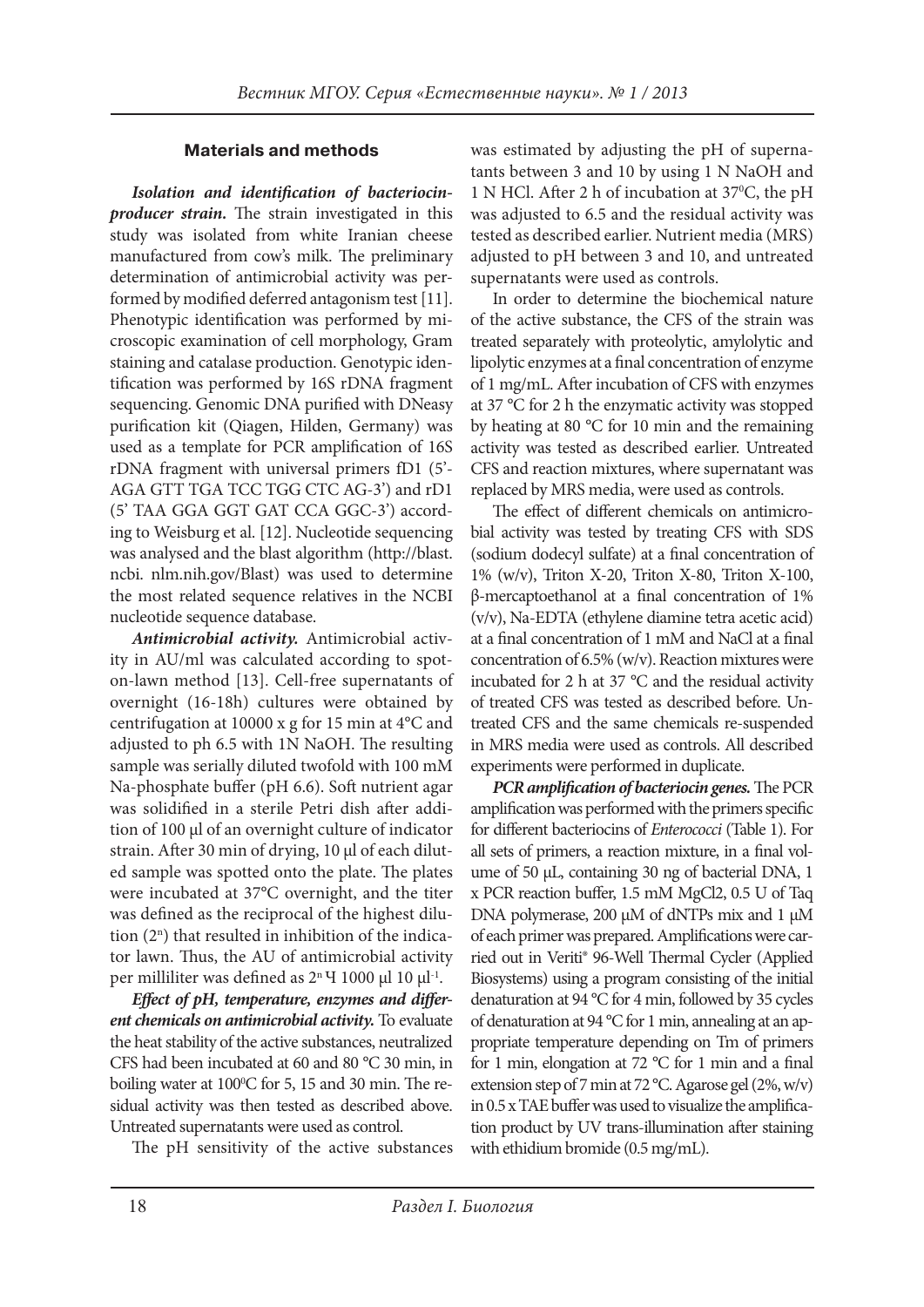*Table 1*

| Target gene       | Primer $(5' - 3')$                                                        | P r o d u c t Refer.<br>size (bp) |                   |
|-------------------|---------------------------------------------------------------------------|-----------------------------------|-------------------|
| Ent A             | F: GAG ATT TAT CTC CAT AAT CT<br>R: GTA CCA CTC ATA GTG GAA               | 542                               | $\lceil 1 \rceil$ |
| Ent B             | F: GAA AAT GAT CAC AGA ATG CCT A<br>R: GTT GCA TTT AGA GTA TAC ATT TG     | 159                               | [6]               |
| Ent P             | F: ATG AGA AAA AAA TTA TTT AGT TT<br>R: TTA ATG TCC CAT ACC TGC CAA ACC   | 216                               | [8]               |
| Ent L50A          | F: CCA TGG GAG CAA TCG CAA AA<br>R: AAG CTT AAT GTT TTT TAA TCC ACT CAA T | 135                               | $[2]$             |
| Ent L50B          | F: ATG GGA GCA ATC GCA AAA TTA<br>R: TAG CCA TTT TTC AAT TTG ATC          | 252                               | [4]               |
| Ent <sub>31</sub> | F: CCT ACG TAT TAC GGA AAT GGT<br>R: GCC ATG TTG TAC CCA ACC ATT          | 130                               | [5]               |

**Primers used for detection of bacteriocin genes**

## **Results and discussion**

The strain investigated in this study was isolated from Iranian white cheese base on its antimicrobial activity profile. Preliminary identification by phenotypic methods showed that it was a Gram-positive, catalase-negative coccus forming short chains. Results of genotypic identifications revealed that it belongs to the *E*. *faecalis* species.

*E. faecalis* T23 presented antimicrobial activity against *Listeria monocytogenes* EGDe107776 (Fig.1)*, Salmonella typhimurium* and also closely related *Lactobacilli* strains, such as *Lb. brevis* F145, *Lb. bulgaricus* L340. No inhibition of tested gram negative bacteria or yeasts was observed. The inhibitory activity of enterococci against *Listeria monocytogenes* were described previously by other authors [9, 10]. The absence of inhibitory activity against Gram-negative bacteria is in agreement with the data about enterococcal bacteriocins. Most of the bacteriocins show narrow spectra of antimicrobial activity and activity against Gram-negative bacteria is very rare [7].

The antimicrobial agent was heat stable and was active over a wide range of pH (3–10) (Table 2). Generally bacteriocins are heat stable peptides and high level of stability after heating and exposure for autoclaving was already reported for enterococcal bacteriocins [10]. The thermostability and pH stability of bacteriocins is a very useful characteristic for their application as food preservative, because many food-processing procedures involve strong heating steps, as well acidic conditions.



*Fig. 1.* Antimicrobial activity of *E. faecalis* T23 against *Listeria monocytogenes* EGDe107776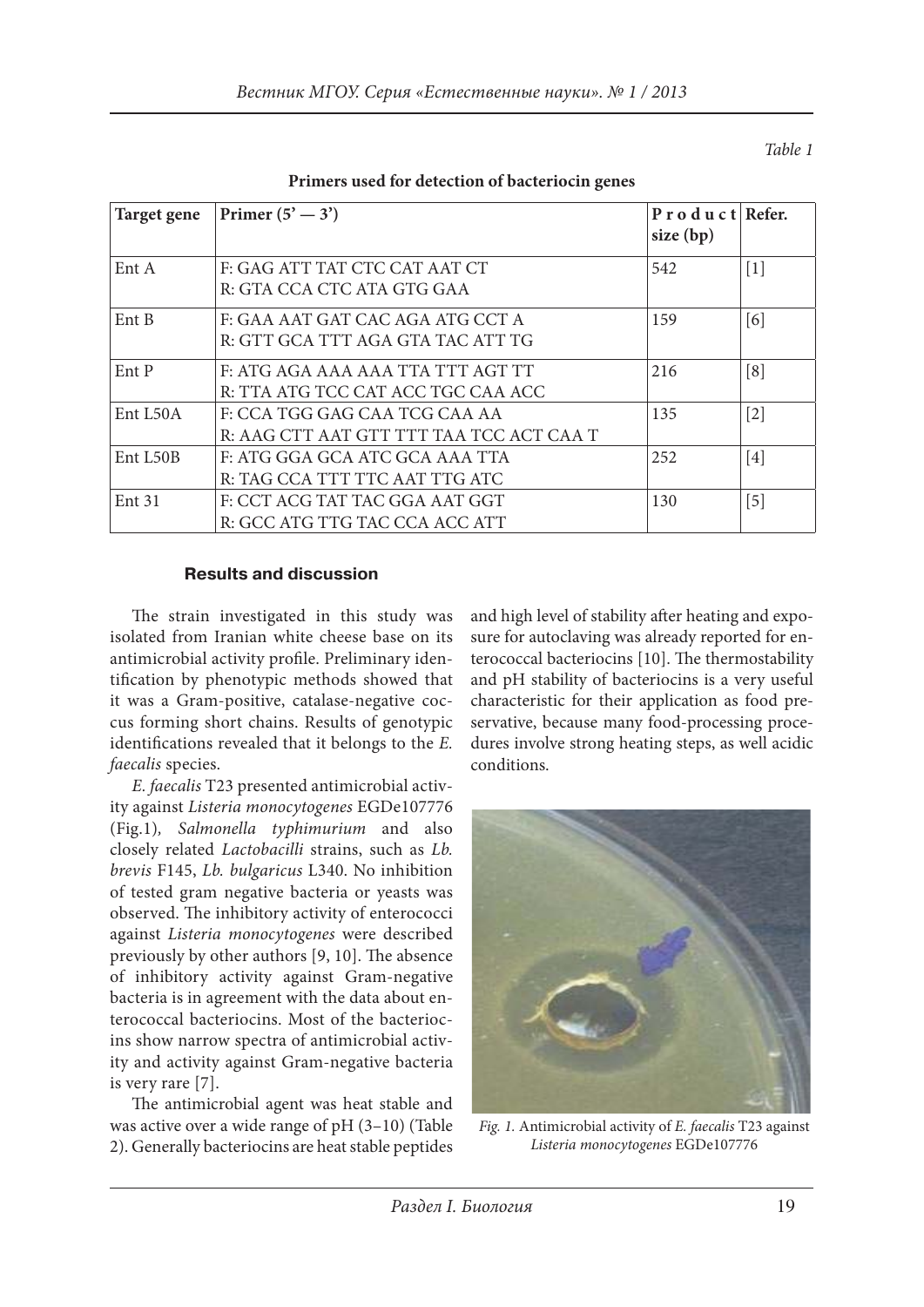*Table 2*

| <b>Treatments</b>           | Antimicrobial activity in AU / ml |  |  |  |
|-----------------------------|-----------------------------------|--|--|--|
| <b>Heating</b>              |                                   |  |  |  |
| 60°C 30 min                 | 3200                              |  |  |  |
| 80°C 30 min                 | 3200                              |  |  |  |
| $100^{\circ}$ C 5 min       | 3200                              |  |  |  |
| 100°C 15 min                | 3200                              |  |  |  |
| $100^{\rm o}{\rm C}$ 30 min | 1600                              |  |  |  |
| pH                          |                                   |  |  |  |
| $3 - 10$                    | 3200                              |  |  |  |
| Enzymes                     |                                   |  |  |  |
| protease K                  | 200                               |  |  |  |
| pronase E                   | $\boldsymbol{0}$                  |  |  |  |
| Trypsin                     | $\mathbf{0}$                      |  |  |  |
| a-Chymotrypsin              | $\mathbf{0}$                      |  |  |  |
| catalase                    | 3200                              |  |  |  |
| lipase                      | 1600                              |  |  |  |
| $\alpha$ -amylase           | 3200                              |  |  |  |
| Chemicals                   |                                   |  |  |  |
| <b>SDS</b>                  | 3200                              |  |  |  |
| Triton X-20                 | 3200                              |  |  |  |
| Triton X-80                 | 3200                              |  |  |  |
| Triton X-100                | 3200                              |  |  |  |
| $\beta$ -mercaptoethanol    | 3200                              |  |  |  |
| Na-EDTA                     | 3200                              |  |  |  |
| NaCl 6.5%                   | 3200                              |  |  |  |

### **Biochemical characterization of bacteriocins produced by strain E. faecalis T23**

Activity was completely eliminated after treatment with proteinase K and α-chymotrypsin, and did not decrease in the presence of catalase, which excluded inhibition by hydrogen peroxide. These indicate the proteinaceous nature of the antimicrobial compound and thus we can almost surely conclude that active compound(s) produced by *E. faecalis* T23 is/are bacteriocin(s).

Effect of different chemicals on bacteriocin activities in cell-free supernatants of studied strain revealed, that Triton X-20, Triton X-80, Triton X-100, β-mercaptoetanol Na-EDTA, SDS and NaCl didn't influence antimicrobial activity, as we observed inhibition of the test organism with the treated supernatants

PCR amplification with specific primers resulted in detection of two bacteriocin genes in *E. faecalis* T23: *entB* and *entA* (Fig. 2). Both of identified enterocin genes encode bacteriocins, which

belong to class II bacteriocins. Class II bacteriocins are small (<10 kDa), heat-stable, non-lanthionine-containing peptides. Their biosynthesis does not undergo extensive post-translational modification. The bacteriocins of this large group are classified in four subclasses (II  $a - d$ ). Enterocin A is chromosomly-located bacteriocin and belongs to subclass IIa or pediocin-like bacteriocins, produced as pre-peptides with a leader sequence and containing the YGNGVXC motif at their N-terminus [1]. Enterocin B belongs to class IIc bacteriocins. This subclass contains the cyclic unmodified peptides, including sec-dependently secreted bacteriocins.

In the present study it was shown, that strain *E. faecalis* T23 produce antimicrobial compound with strong anti-*Listerial* activity. These compounds are most probably bacteriocins, as they are heat-stable and sensitive to proteolytic en-